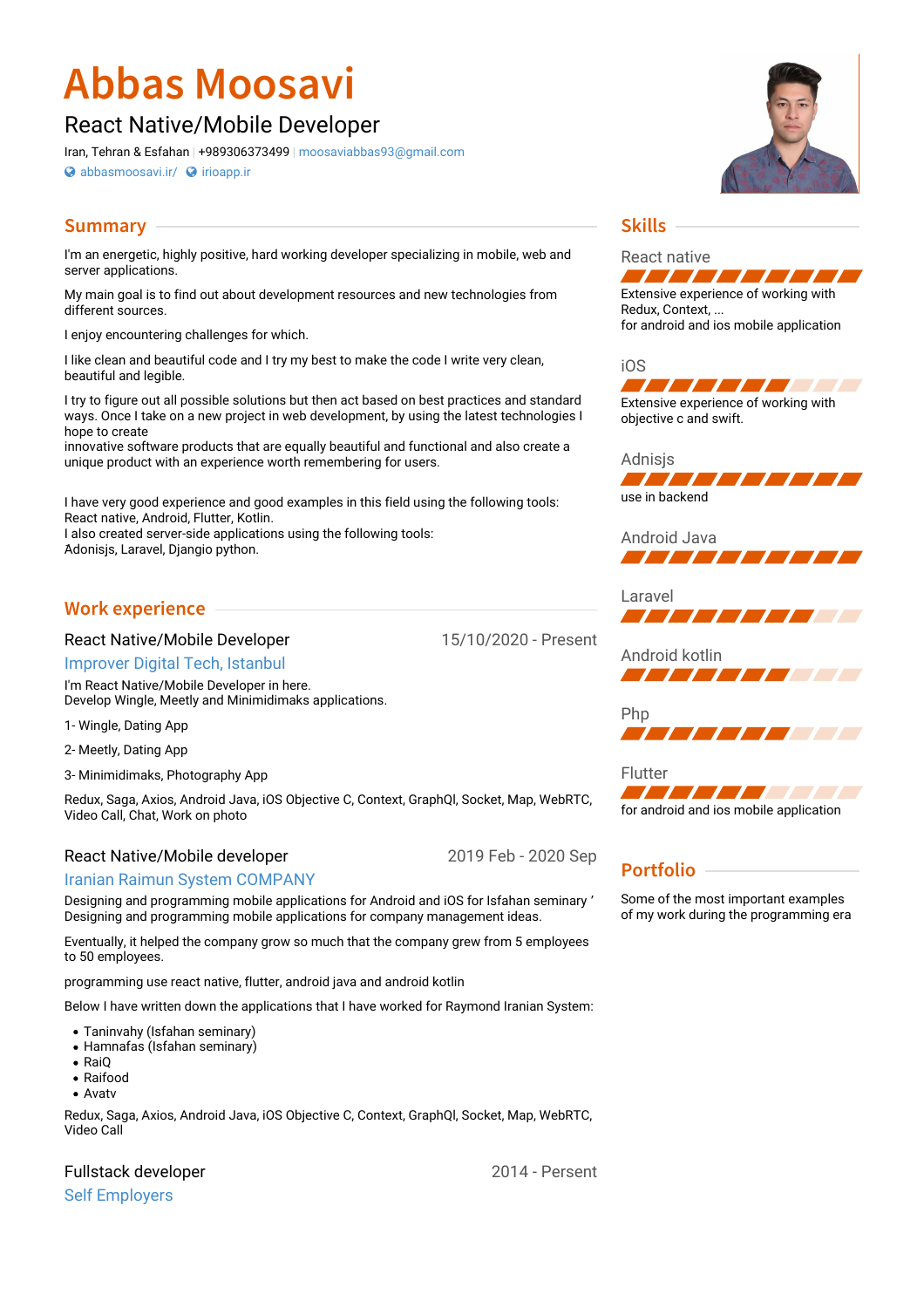Simultaneously working for companies, my own personal projects at times. These projects are based on my personal ideas, the latest of which is the most famous and prominent one Irio App, which can be searched in Cafebazaar store.

I do my personal projects completely and I do the front, backend, mobile myself

- Irio App
- IranRo (Isfahan Foreign Citizens Office)
- Social network news
- Voluntrees (Italy Employer)
- Ham
- Isfahan Ahan App

React-Native, Redux, Saga, Axios, Android Java, iOS Objective C, Context, GraphQl, Socket, Map, WebRTC, Video Call, Chat, Adonis-js, Php, Flutter, MySQL, SqlServer, Laravel



Free Dating App, Hookup Site, Adult Chat



**Minimidimaks**

Turn your pictures into albums, photo prints and more using ready-made templates inside the app! Let us deliver the designs you have prepared free of charge to the address you choose.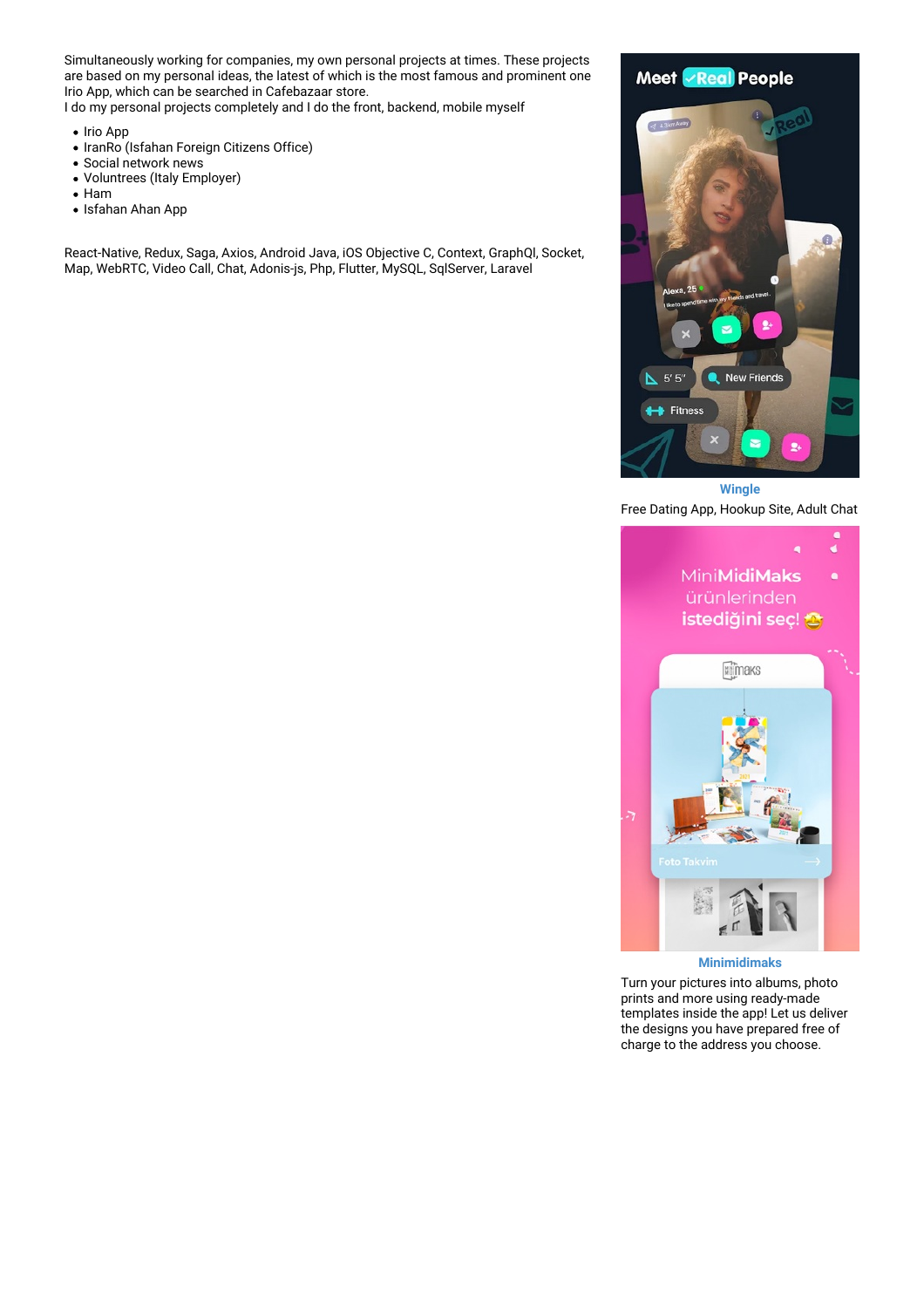#### Android and React Native Developer

2018 Jun - 2019 Feb

#### Dana [COMPANY](http://dana.co.ir/)

Battery delivery project for Isfahan Nano Mana Energy Company.

This project had 3 Android applications and I develop all 3 of them

- Customer application
- Servicer application
- Wholesaler application

Redux, Saga, Axios, Android Java, iOS Objective C, Context, Map

#### Android developer

2017 Jun - 2018 Jun

#### Omid Isfahan

Android developer for develop an application for show data of the cities. Its name is iBazar.

Android Java, Restful Api, Xml, Retrofit, Json, Map

## **Education**

2012 - 2017 2011 - 2012 2008 - 2011 Computer-Software engineering Isfahan payame noor Bachelor C++, Java, MySql, Matlab, React Native, Flutter, Android Mathematical Physics Imam Reza school College Mathematical Physics Beheshti school High school

# **Custom dated section**



#### **Taninevahy**

Quran android and ios application, and i worked on mobile application

3 146 91% 2 00:40

#### ايريو اپ



#### **HamnafasQ contest**

Android and ios application for contest question, I worked on mobile application

# **References**

**Matin Zadeh Dolatabad** Mobile Application Engineer at Diet Doctor +989037410073

[zadehdolatabad@gmail.com](mailto:zadehdolatabad@gmail.com)

- **Roohollah Khodabakhshi**
- . Full Stack Developer at ParseIT-Group +989138970651